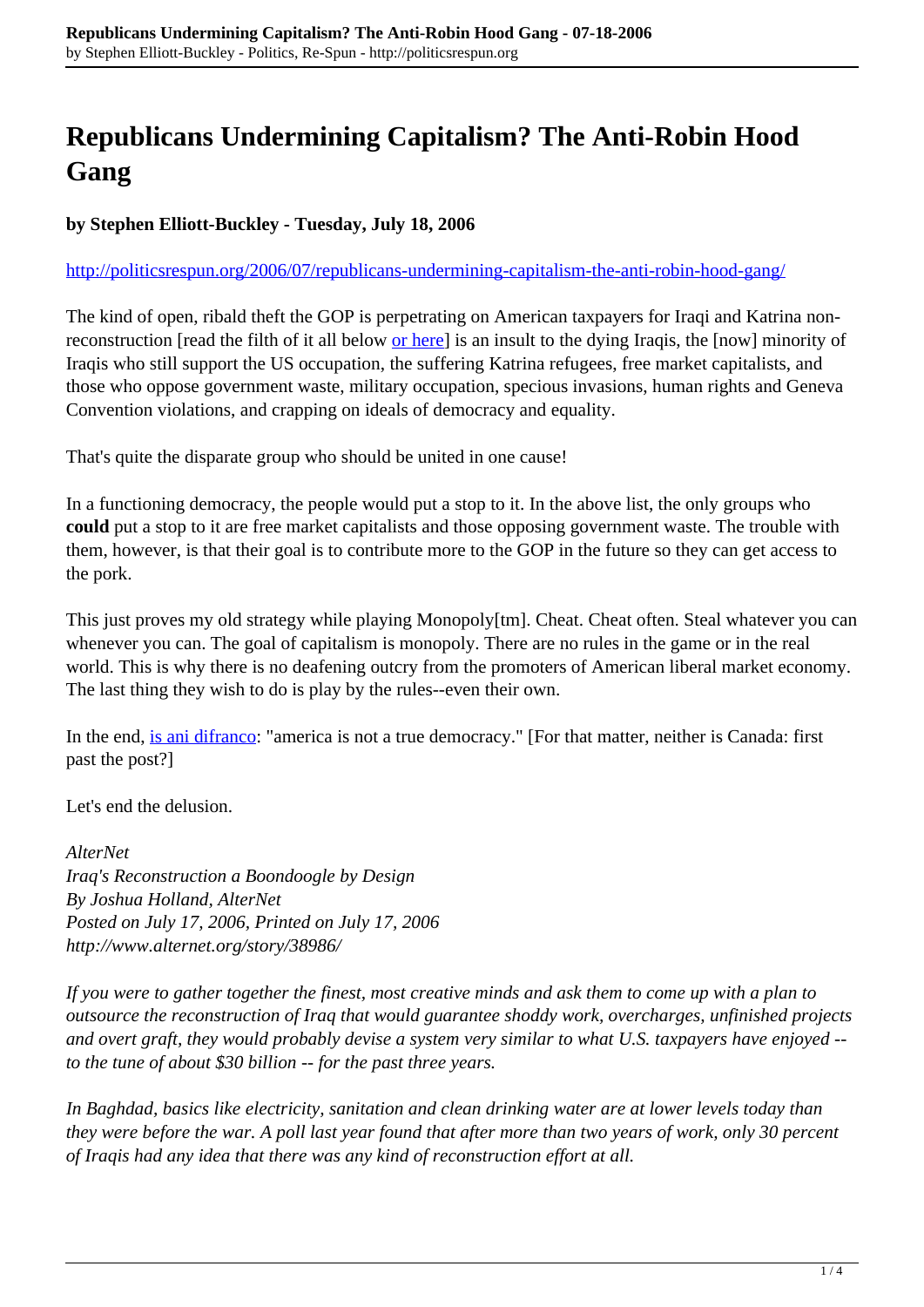*The reconstruction of Iraq has become a boondoggle of historic proportions, but make no mistake: It's a boondoggle by design.*

*It's an elegant design that begins by shrinking the universe of possible contractors as far down as possible -- competition mercilessly drives firms to ever greater efficiency, and that won't do.*

*The administration first cut out those who didn't support the invasion. Paul Wolfowitz wrote that "limiting competition for prime contracts [to members of the 'Coalition of the Willing'] will encourage the expansion of international cooperation in Iraq and in future efforts." That knocked out around half of the world's largest construction firms.*

*But that's just the official policy. In reality, the contracting pool is much shallower. The business community in the United Kingdom -- a country that's taken about a thousand casualties in Iraq -- have been in a snit for two years about not getting their share. The biggest prime contract given to a British company was the \$430 million security gig awarded to Aegis, and the top recipient overall was AMEC, mostly in subcontracts to Fluor, a Texas company with a terrible record in Iraq but close ties to the GOP. At less than a billion dollars total, AMEC's take doesn't crack the top 15.*

*The Center for Public Integrity (CPI) found that 60 percent of the top 70 firms getting reconstruction contracts in Iraq -- the New York Times called them "among the politically best-connected in Washington" -- had high-level employees or board members who came out of the military or the government. The group donated almost \$50 million to PACs and candidates since 1990. Charles Lewis, then director of CPI, said that there's "a stench of political favoritism and cronyism surrounding the contracting process in both Iraq and Afghanistan."*

*How does a good Republican administration justify trashing the free market's competitive spirit when they spend so much time kowtowing to its wonders? They simply redefine "competition"; according to the Project on Government Oversight, a contract is considered "competitive" when "a few favored contractors" get a shot at it, or even when it's not bid out at all. There are government procurement rules that require open competition, but there are also plenty of loopholes.*

*USAID, one of the lead reconstruction agencies, used an exemption from the contracting rules to dole out its first eight big contracts secretly, finding that open bidding would impair the agency's "foreign assistance objectives."*

*Actually, it did follow standard procurement procedures -- it posted all the contract requirements and requested bids like they're supposed to. But, taking a page from "Catch-22," they only did it after the contracts were awarded. Steve Schooner, co-director of George Washington University's Government Procurement Law Program, told Congress: "Intentionally or unintentionally, USAID excluded any number of potentially qualified U.S. companies."*

*That gets to the heart of the most common defense of large, no-bid contracts: Only a handful of firms are capable of managing projects as large as those being handed out in Iraq. When Halliburton got busted for overcharging the Army \$61 million for gas deliveries from Kuwait on a large no-bid contract, the company released a statement saying it was the "only one that met the Army Corps of Engineers' specifications."*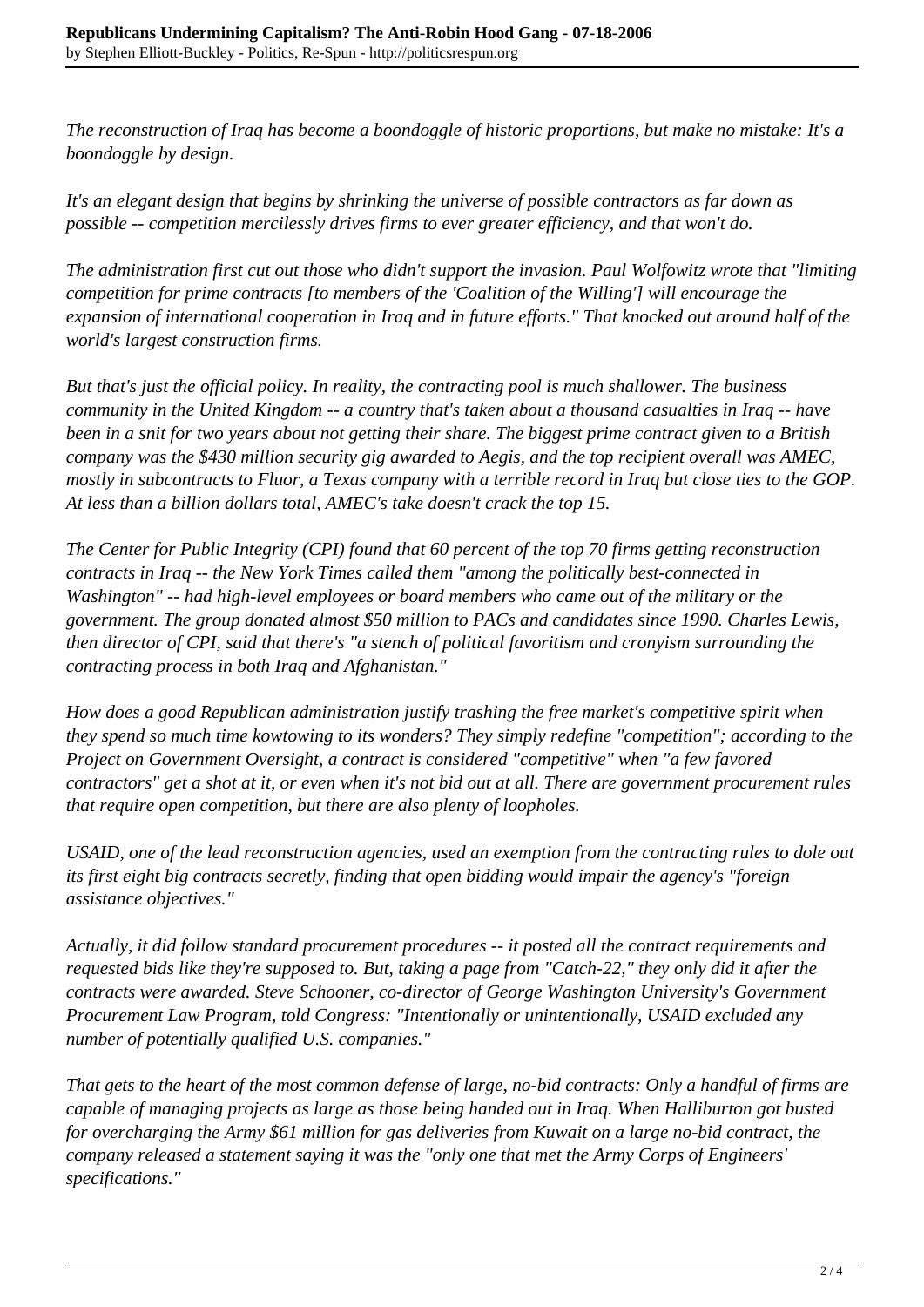*But that, too, is by design. The way many of these deals are structured -- as massive, "bundled," cost-plus contracts -- no firm on the planet has the staff and resources to do the job itself. So instead of awarding dozens of contracts on a competitive basis to firms that specialize in, say, road construction or building sewage treatment plants -- an approach that would give smaller, hungrier companies a shot at some of the action -- you take dozens of different jobs and lump them all together in one megaproject.*

*A good example was the mammoth "Iraq Infrastructure II" contract recently awarded to Bechtel Corp. (along with a few other well-connected corporate partners). It included "electric power systems, municipal water and sanitation services, road networks and rail systems, selected public buildings, ports and waterways, and airports."*

*That kind of big, bundled contract represents a perfectly circular argument. In the 1980s and 1990s, Big Business pushed a model of government that shifted a whole chunk of the public sector's functions their way, promising it would spur competition. That resulted in both an explosion of new contracting and steep cuts in the agency staff that oversee those contracts (up to 35 percent in the Bush years alone). With less staff, more projects get bundled into fewer super-sized contracts, and then we're told that there are only a couple of Beltway behemoths that can compete for them.*

*Now imagine for a moment that you wanted to hire a contractor to babysit your kids, reshingle the garage, teach your sister Swahili and sue a pesky neighbor who's just gotten on your last nerve. The chances are there wouldn't be a lot of firms qualified. But say a few contractors came to you and said they could handle the gig, but they wouldn't be able tell you how much it will cost or when the job will be finished. After a good laugh, you'd probably show them the door.*

*Your government, on the other hand, would send them to Iraq. Because that, in a nutshell, describes the IQID -- "Indefinite Quantity Indefinite Delivery" -- "contract vehicle" that's become so popular in Washington.*

*Once a company gets approved for work under an IQID contract, the firm doesn't have to compete for jobs (there's a cap on the total value). According to the Project on Government Oversight, small businesses "that would be able to perform many of the tasks" are "never given the opportunity to compete" for these jobs. That costs them, and the taxpayers, an estimated \$13 billion each year. The specifics of these contracts aren't made public -- not even members of Congress can get the details easily.*

*If a firm runs into problems -- say, if its jobsites keep getting blown up -- IQID contracts make it painless for the contractor to ditch a project before it's done. Parsons, a firm that's worked in the Middle East for years, was contracted to build 150 primary health clinics (PHCs) in Iraq, a project the special inspector general for Iraq reconstruction, Stuart Bowden, called "the most important program in the [country's] health sector."*

*After a surreal series of cost over-runs and missed deadlines, it turned out the company would only be able to finish 20 of the clinics. The Army Corps of Engineers, which contracted the job, blamed "contractor performance and lack of openness in addressing schedule and budget issues in a timely fashion." The inspector general noted that, while all the money had been paid, the remaining PHCs are half-built, and the equipment for all 150 clinics was delivered and is now sitting in a warehouse in Baghdad with questionable security. But there's no penalty built into the contract for unfinished work.*